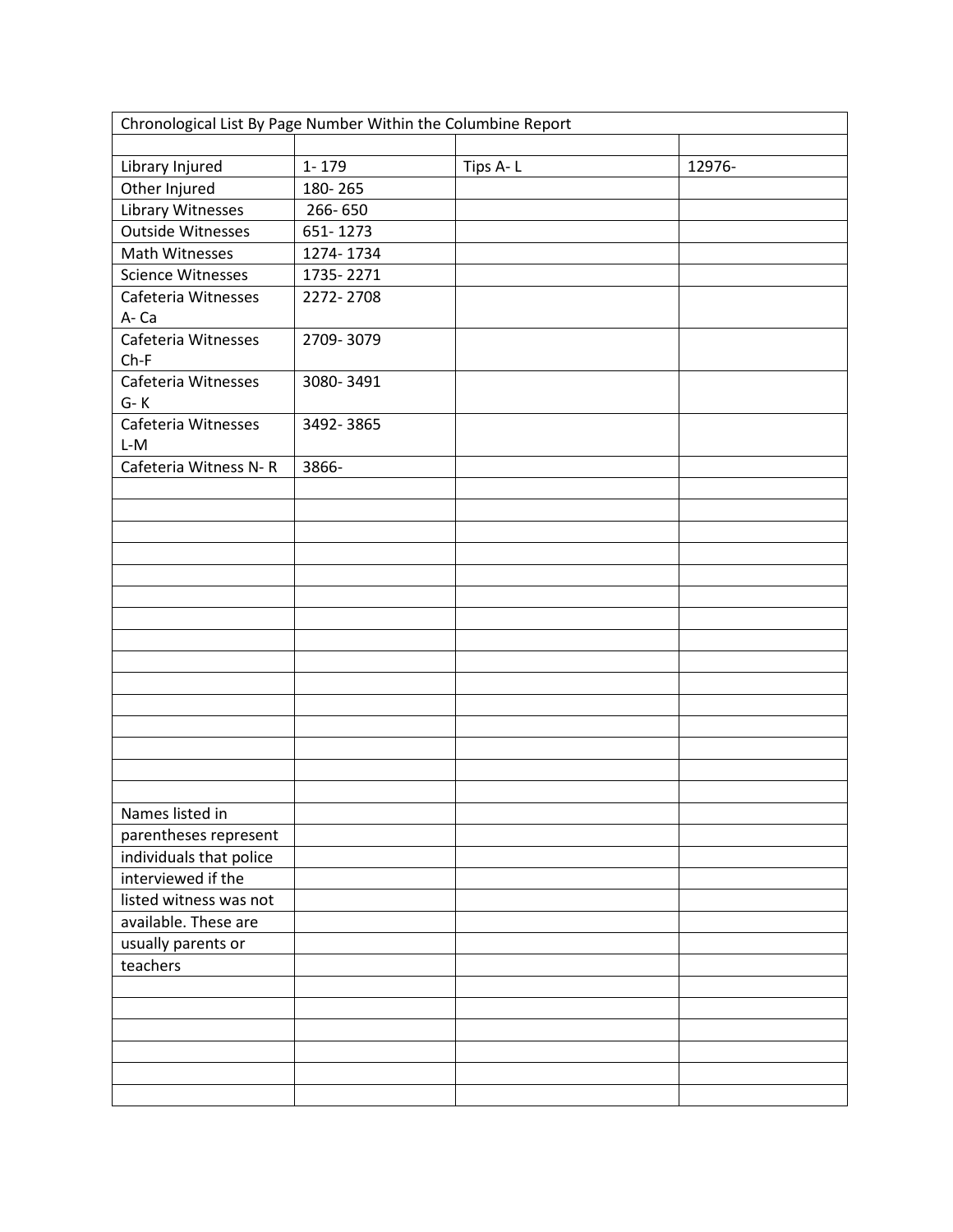| Library Injured A-1      | 01        | Andrew Fair                    | 347-352 |
|--------------------------|-----------|--------------------------------|---------|
| Jennifer Doyle           | $02 - 03$ | Steven Greenwood               | 353-363 |
| Adam Kyler               | 03-04     | Jessica Holliday               | 364-378 |
| Joyce Jankowski          | 04        | Sara Houy                      | 379-392 |
| Jennifer Doyle           | $05 - 16$ | Seth Houy                      | 393-415 |
| <b>Austin Eubanks</b>    | $17 - 33$ | Amber Huntington               | 416-422 |
| Patrick Ireland          | 34-46     | Heather Jacobson               | 423-434 |
| Library Injured J-P      | 47        | Heidi Johnson                  | 435-440 |
| Mark Kintgen             | 48-58     | Rob Phye                       | 440-441 |
| Lisa Kreutz              | $59 - 68$ | Joel Cline                     | 441     |
| Patricia Nielson         | 69-99     | Heidi Johnson                  | 442-449 |
| Nicole Nowlen            | 100-113   | Lois Kean                      | 450-454 |
| Jeanna Park              | 114-116   | <b>Byron Kirkland</b>          | 455-462 |
| Library Injured Q-Z      | 117       | Athena Lagos                   | 463-475 |
| Kacey Ruegsegger         | 118-130   | Josh Lapp                      | 476-485 |
| Valeen Schnurr           | 131-150   | <b>Brittany Bollerud essay</b> | 486-487 |
| Daniel Steepleton        | 151-160   | Josh Lapp essay                | 488-490 |
| Evan Todd                | 161-179   | <b>Rich Long</b>               | 491-501 |
| Other Injured A-G        | 180       | Jenny Matthews                 | 502-503 |
| <b>Brian Anderson</b>    | 181-192   | Kathy Park                     | 504-508 |
| Richard Castaldo         | 193-197   | Rebecca Parker                 | 509-518 |
| <b>Nick Foss</b>         | 198-204   | <b>Bree Pasquale</b>           | 519-536 |
| Sean Graves              | 205-213   | Diwata Perez                   | 537-541 |
| Other Injured H- J       | 214       | Stephanie Salmon               | 542-552 |
| Anne Marie Hochhalter    | 215-216   | John Savage                    | 553-574 |
| Joyce Jankowski          | 217-223   | Craig Scott                    | 575-588 |
| Michael Johnson          | 224-232   | Amanda Stair                   | 589-595 |
| Other Injured K-S        | 233       | Carole Weld                    | 596-608 |
| Lance Kirklin            | 234-242   | Aaron Welsh                    | 609-623 |
| Adam Kyler               | 243-250   | Crystal Woodman                | 624-639 |
| Stephanie Munson         | 251-257   | <b>Emily Wyant</b>             | 640-650 |
| <b>Charles Simmons</b>   | 258-260   | Outside Witnesses A-L          | 651     |
| Other Injured T-Z        | 261       | Jacob Apodaca                  | 652-657 |
| Mark Taylor              | 262-265   | <b>William Arapkiles</b>       | 658-661 |
| Library Witnesses        | 266       | James Archibeque               | 662-664 |
| Peter Ball               | 267-278   | Donald Arnold                  | 665-668 |
| Ryan Barrett             | 279-286   | Jayson Autenrieth              | 669-672 |
| Patricia Blair           | 287-306   | <b>Heather Avery</b>           | 673-678 |
| <b>Brittany Bollerud</b> | 307-309   | Nick Baker                     | 679-682 |
| <b>Bradley Bollerud</b>  | 309-310   | Andrew Beard                   | 683-686 |
| <b>Brittany Bollerud</b> | 310-315   | Will Beck                      | 687-692 |
| Aaron Cohn               | 316-321   | Greg "Scott" Beaver            | 693-695 |
| Peggy Dodd               | 322-328   | Michael Beeson                 | 696-697 |
| Lindsay Elmore           | 329-344   | Kim Blair                      | 698-708 |
| Andrew Fair              | 345       | Aaron Bonewell                 | 709-711 |
| Skipped page number      | 346       | Kyle Bramlett                  | 712-717 |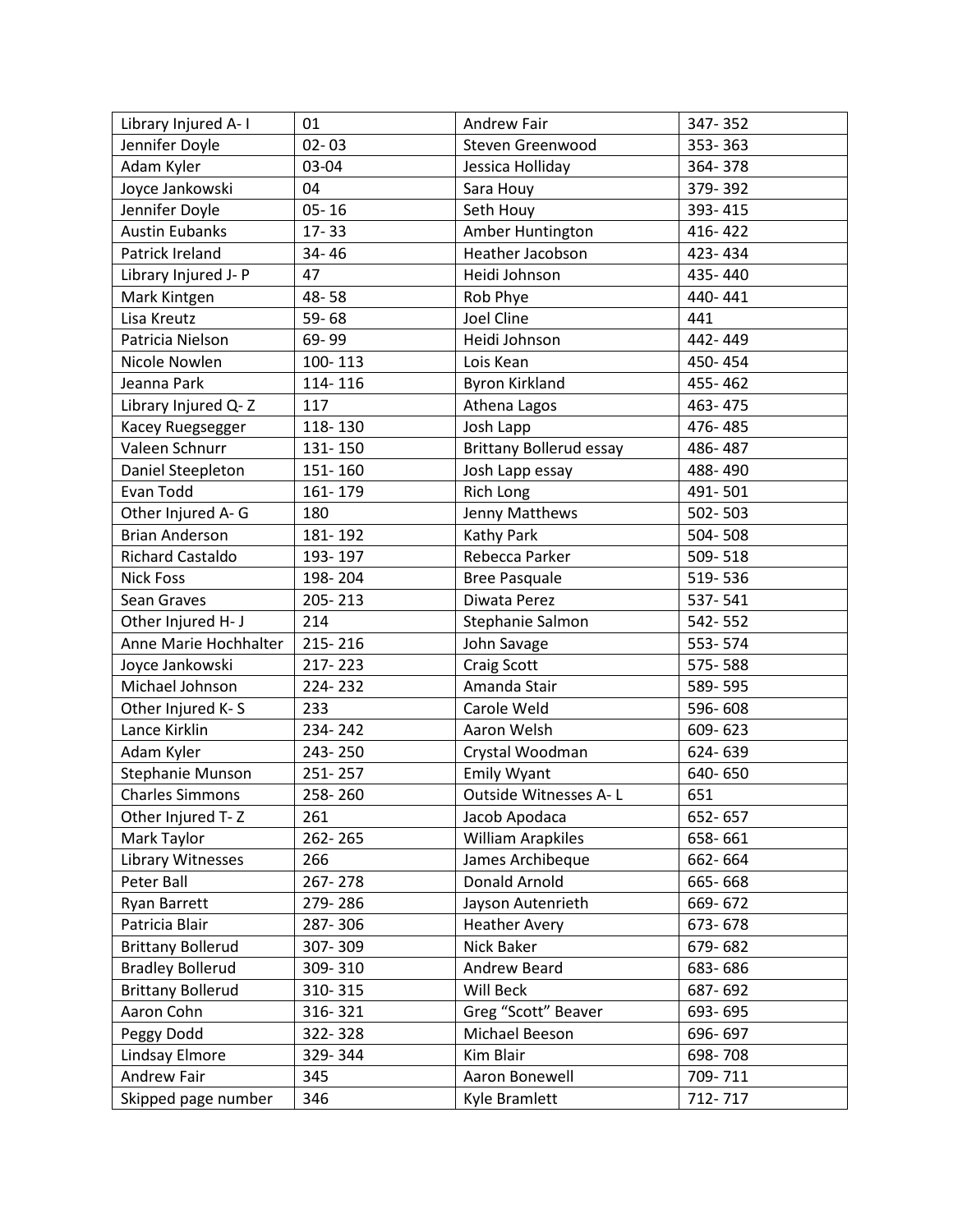| Jason Brehm               | 718-722 | <b>Tiffany Lien</b>         | 962-975   |
|---------------------------|---------|-----------------------------|-----------|
| Loni Brown                | 723-726 | Nancy Lindsey               | 976-980   |
| Lindsey Buffy             | 727-730 | Outside Witnesses M-Z       | 981       |
| Adam Campbell             | 731-733 | Lindsie Macy                | 982-985   |
| <b>Josh Chavez</b>        | 734-737 | Jeffrey Marquardt           | 986-990   |
| Mark Christner            | 738-740 | <b>Andrew Marton</b>        | 991-998   |
| Chris Clark               | 741-747 | <b>Carrie McCormick</b>     | 999-1001  |
| Jonathan Cole             | 748-753 | Amanda Mendralla            | 1002-1003 |
| John Cook                 | 754-759 | Melissa Miller              | 1004-1008 |
| <b>Christopher Cowles</b> | 760-763 | Kristi (Kim) Mohrbacher     | 1009-1013 |
| <b>Arthur Curtis</b>      | 764-767 | <b>Bijen Monte</b>          | 1014-1026 |
| Danielle Danford          | 768-773 | Christopher Moore           | 1027-1028 |
| <b>Matthew Davis</b>      | 774-775 | <b>Timothy Mullan</b>       | 1029-1030 |
| Anthony Doty              | 776-778 | <b>Tessa Nelson</b>         | 1031-1042 |
| Patrice Doyle             | 779-788 | <b>Patrick Neville</b>      | 1043-1048 |
| Christopher Duven         | 789-790 | Cindi Nichols               | 1049-1051 |
| Evan Earnest              | 791-792 | Garrett Norman              | 1052-1054 |
| Nathan Epling             | 793-799 | Steve Ogle                  | 1055-1060 |
| <b>Wade Frank</b>         | 800-804 | Mark Opfer                  | 1061-1066 |
| <b>Brian Frye</b>         | 805-816 | Keith Parkison              | 1067-1071 |
| Tammy Golden              | 817-823 | Amanda Paukune              | 1072-1075 |
| <b>Scott Gregory</b>      | 824-825 | <b>Megan Pistolese</b>      | 1076-1079 |
| Elijah Hancock            | 826-827 | Joseph Pitoniak             | 1080-1086 |
| <b>Stefanie Haney</b>     | 828-838 | <b>Craig Place</b>          | 1087-1092 |
| Courtney Haulman          | 839-844 | Mindy Pollock               | 1093-1099 |
| <b>Kelly Hendricks</b>    | 845-851 | Joseph Ragole               | 1100-1102 |
| Autumn Hettinger          | 852-858 | Jason Ramsouer              | 1103-1106 |
| Penny Hohn                | 859-861 | Janine Roberts              | 1107-1112 |
| <b>Garrett Horsfall</b>   | 862-868 | Denny Rowe                  | 1113-1120 |
| Matthew Icke              | 869-870 | Cara Sander                 | 1121-1134 |
| Tyler Jackman             | 871-881 | Karen Schott                | 1135-1137 |
| Emily Jacobson            | 882-886 | Monica Schuster             | 1138-1145 |
| <b>Brad Jenkins</b>       | 887-889 | Alyssa Sechler              | 1146-1154 |
| Derek Johnson             | 890-892 | Courtney Shakowski          | 1155-1160 |
| Shannon Johnson           | 893-895 | <b>Anthony Shoels</b>       | 1161-1162 |
| Zachary Johnston          | 896-910 | <b>Brenda Simons</b>        | 1163-1165 |
| <b>Trent Karnes</b>       | 911-920 | Caryn Slizeski              | 1166-1170 |
| Devin Kathol              | 921-924 | Laura Smalley               | 1171-1174 |
| Kayla Kathol              | 925-926 | John Spahlinger             | 1175-1178 |
| Zach Johnston             | 927-937 | <b>Brian Stepp</b>          | 1179-1182 |
| Mike Kenny                | 938-940 | James Stewart               | 1183-1192 |
| Melanie King              | 941-943 | Dick Strange                | 1193-1195 |
| Kari Klapper              | 944-946 | <b>Bobby Strobel</b>        | 1196-1198 |
| Josh Lallement            | 947-949 | Denee Taylor                | 1199-1201 |
| Brandon Larson            | 950-952 | <b>Christopher Therrien</b> | 1202-1208 |
| Chad Laughlin             | 953-961 | <b>Adam Thomas</b>          | 1209-1219 |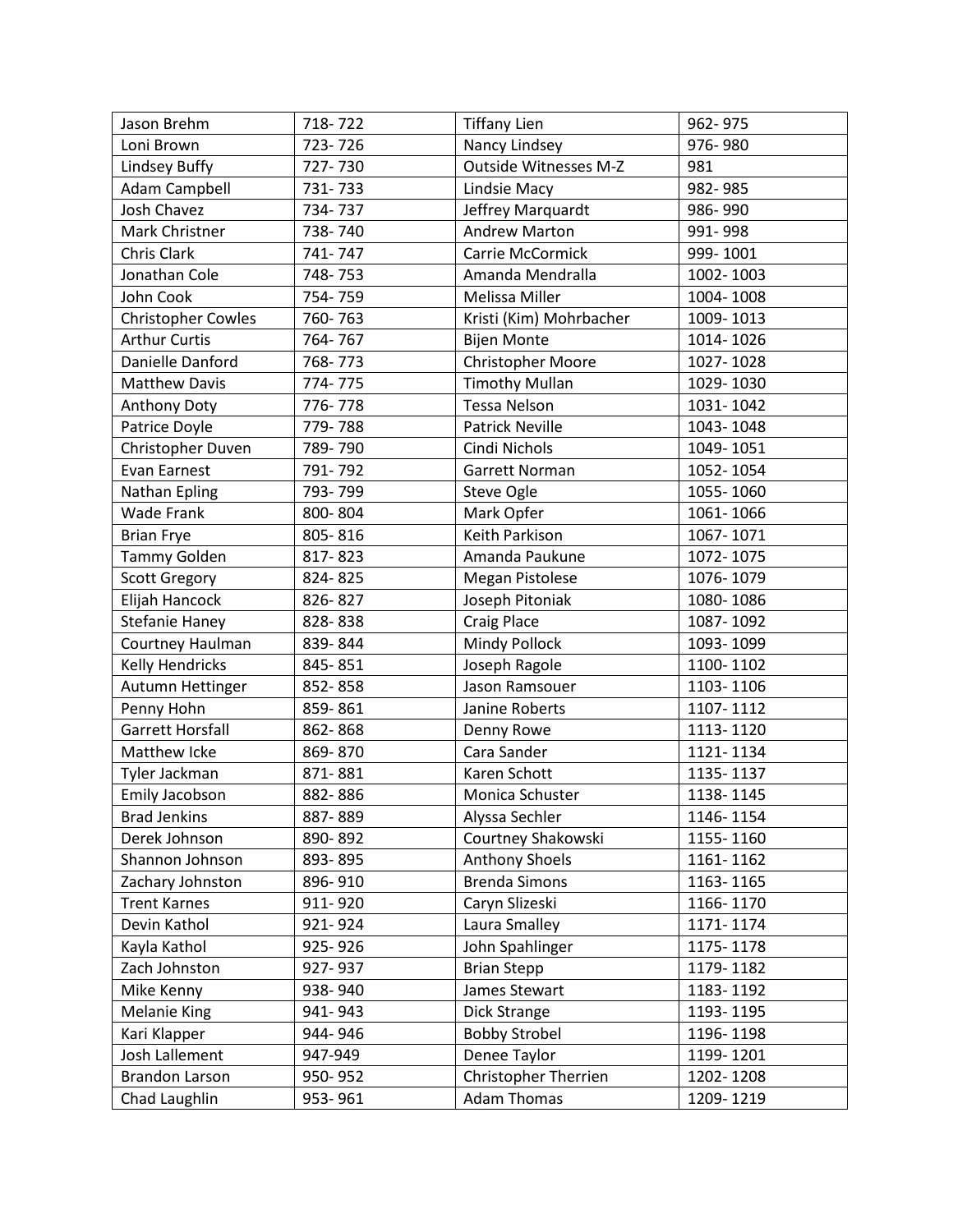| Kathryn Katie            | 1220-1223 | Quentin Brown              | 1323-1325 |
|--------------------------|-----------|----------------------------|-----------|
| Thompson                 |           |                            |           |
| Jennifer Tindall         | 1224-1237 | Nicole Bucci               | 1326-1329 |
| Jennifer Torrez          | 1238-1242 | Erik Buckner               | 1330-1331 |
| James Evan Vitale        | 1243-1250 | Ray Bundy's class observ.  | 1332-1336 |
| Galina Vol               | 1251-1253 | Ray Bundy                  | 1337-1338 |
| Stephanie Wagner         | 1254-1255 | John Buschmann             | 1339-1345 |
| <b>Eric Watts</b>        | 1256-1257 | Hannah Cain                | 1346-1348 |
| Kimberly Winger          | 1258-1259 | Meghan Campbell            | 1349-1350 |
| Chris Wisher             | 1260-1266 | Lauren Cartaya             | 1351-1353 |
| Justin Woods             | 1267-1270 | <b>Michael Casey</b>       | 1354-1359 |
| Mike Writz               | 1271-1273 | Kerry Casperson            | 1360-1361 |
| Math Witnesses A-K       | 1274      | Jecoa Catt                 | 1362-1365 |
| Victoria Abel            | 1275-1276 | Jennifer Christensen       | 1366-1367 |
| Victoria Agustini        | 1277-1278 | Kimberly Cornell           | 1368-1370 |
| <b>Adam Ahlstrom</b>     | 1279-1281 | <b>Michelle Cowles</b>     | 1371-1373 |
| Amanda Arapkiles         | 1282-1285 | <b>Chad Crandall</b>       | 1374-1375 |
| Adam Ashton              | 1286-1287 | Emma Coxall                | 1376-1380 |
| Justin Baer              | 1288-1292 | Deric Darian               | 1381-1382 |
| Mark Ballegeer           | 1293-1296 | Jonathan DeFilippis        | 1383-1385 |
| <b>Mary Barnes</b>       | 1297-1301 | <b>Brian Deidel</b>        | 1386-1388 |
| <b>Chantel Beery</b>     | 1302-1304 | <b>Inez Deines</b>         | 1389-1390 |
| Ann Behounek             | 1305-1306 | <b>Matthew Dendorfer</b>   | 1391-1392 |
| <b>Ben Biehl</b>         | 1307-1311 | Lyndsie Deyle              | 1393-1394 |
| <b>Jud Blatchford</b>    | 1312-1314 | Michelle Dimanna           | 1395-1397 |
| Blatchford's class list  | 1313      | Kristen Doherty            | 1398-1401 |
| Sheena Casteel           | 1314      | Shaun Downey               | 1402-1404 |
| Alan Anderson            | 1314      | Domonic Duran              | 1405-1406 |
| Daniel Heffington        | 1314      | Dana Esterak               | 1407-1408 |
| Lisa Maten               | 1314      | Marla Foust                | 1409-1410 |
| <b>Andrew Fisher</b>     | 1315      | Zachary Feiler             | 1411-1412 |
| Erika Moklestad          | 1315      | <b>Benjamin Fisher</b>     | 1413-1414 |
| Jayme Atkinson           | 1315      | <b>Taran Fleming</b>       | 1415-1416 |
| <b>Ryan Morrill</b>      | 1315      | <b>Trisha Fogarty</b>      | 1417-1424 |
| Nicholas Tunstead        | 1315      | Jacob Fuller               | 1425-1426 |
| Jeremy Thompson          | 1315      | Sarah Green                | 1427-1429 |
| Phillip Pankau           | 1315      | Lindsay Greer              | 1430-1431 |
| Allison Bobb             | 1315      | Nathan Grengs              | 1432-1434 |
| Eric Collova             | 1316      | <b>Esther Harris</b>       | 1435-1439 |
| Jose Johnson             | 1316      | Jessica Harrison           | 1440-1442 |
| Ashley Wright            | 1316      | Terry Havens and his class | 1443-1445 |
| Paul Banker              | 1316      | Landin Leblanc             | 1444      |
| <b>Kimberly Cummings</b> | 1316-1317 | Ann Behounek               | 1444      |
| <b>Alexander Parsons</b> | 1317      | <b>Brenton Hooker</b>      | 1445      |
| Casey Cipher             | 1317      | <b>Tom Harris</b>          | 1445      |
| Nicholas Bondar          | 1318-1322 | Gretchen Hazelwood         | 1446-1447 |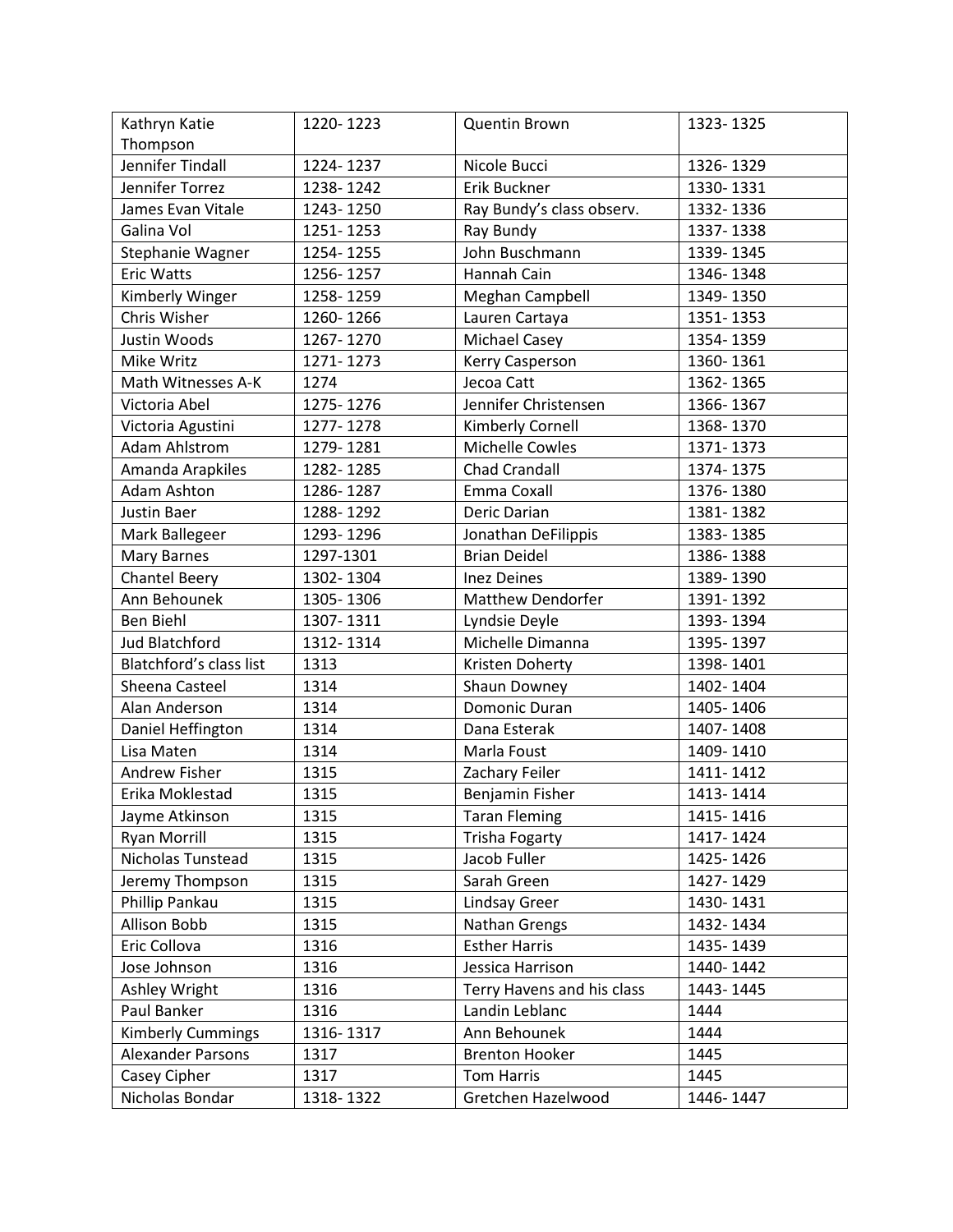| Carly Hiegel             | 1448      | McWilliams class              | 1521-1535 |
|--------------------------|-----------|-------------------------------|-----------|
|                          |           | observations, including:      |           |
| <b>Vincent Toney</b>     | 1448      | <b>Christine Markert</b>      | 1521      |
| <b>Brian Teneyck</b>     | 1448      | Laura Stadterman              | 1521      |
| <b>Christine Roberts</b> | 1448      | Stephanie Muller              | 1521      |
| Paul Cuesta              | 1448      | Austin Weyer                  | 1522      |
| April Bornhoeft          | 1448      | <b>Alison Saul</b>            | 1522      |
| Lanae Bradford           | 1448      | Brandon Rencehausen           | 1522      |
| <b>Allison Carter</b>    | 1448      | Michael Kintgen               | 1523      |
| Jessica Watson           | 1448      | Pamela Heckendorn             | 1523      |
| Elizabeth Kuhn           | 1448      | Jennifer Pierce               | 1523      |
| <b>Daniel Greer</b>      | 1448      | Jessica Duran                 | 1524      |
| <b>Russell McPhail</b>   | 1448      | Angela Jugert                 | 1524      |
| Lindsay Rooney           | 1448      | Jenifer Bramhall              | 1524      |
| Asia Kessinger           | 1448      | <b>Beth Barnes</b>            | 1525      |
| Jocelyn Heckler          | 1449-1452 | Dawn Bush                     | 1525      |
| Justin Henderson         | 1453-1456 | Crystal Ann Keesecker         | 1525      |
| Joe Higgins and his      | 1457-1461 | <b>Brandon Martinez</b>       | 1526      |
| class                    |           |                               |           |
| <b>Missing Page</b>      | 1458      | Doug Ford                     | 1526      |
| Rachel Bradbury          | 1459      | Noel Schneider                | 1526      |
| Erik Brechun             | 1459      | Aaron Speer                   | 1527      |
| Kenneth Castro           | 1459      | <b>Brandon Martinez</b>       | 1527      |
| Megan Coxey              | 1459      | Crystal Ann Keesecker         | 1528      |
| Amanda Bowen             | 1459      | Doug Ford                     | 1528      |
| Aaron Ford               | 1459      | Garrett Norman                | 1528-1529 |
| Elizabeth Vinton         | 1460      | Nicole Weigand                | 1529      |
| Casey Ward               | 1460      | <b>Brittany Duran</b>         | 1530      |
| Anna High                | 1462-1463 | Shanna Geslin                 | 1530-1531 |
| <b>Brenton Hooker</b>    | 1464-1467 | Mark Kintgen                  | 1535      |
| Greg Italiano            | 1468-1472 | Yonathan Mekuria              | 1536-1538 |
| Jason Jones              | 1473-1477 | Melissa Mendo                 | 1539-1540 |
| Michael Kintgen          | 1478-1483 | Darran Metzler                | 1541-1546 |
| James Kirby              | 1484-1485 | <b>Glen Gates</b>             | 1547-1550 |
| Damian Kissler           | 1486-1489 | Katie Micek                   | 1551-1554 |
| <b>Tyson Knapke</b>      | 1490-1493 | Kristi (Kim) Mohrbacher       | 1555-1561 |
| Michelle Kuenstler       | 1494-1495 | Alma Moore                    | 1562-1565 |
| Math Witnesses L-Z       | 1496      | <b>Ryan Morrill</b>           | 1566-1567 |
| Christopher Lajoie       | 1497-1501 | Ian Morris                    | 1568-1572 |
| <b>Heather Lietz</b>     | 1502-1503 | <b>Sharon Morrissey</b>       | 1573-1575 |
| Matt Lohrenz             | 1504-1505 | Morrissey's class, including: | 1576-1577 |
| Jessica Lucero           | 1506-1508 | Victoria Agustini             |           |
| <b>Christine Markert</b> | 1509-1512 | <b>Michael Beck</b>           |           |
| <b>Brandon Martinez</b>  | 1513-1514 | Mary Bell                     | 1577      |
| Lori McMullen            | 1515-1517 | Nathan Brown                  |           |
| Elizabeth McWilliams     | 1518-1520 | Tearsa Coppfer                |           |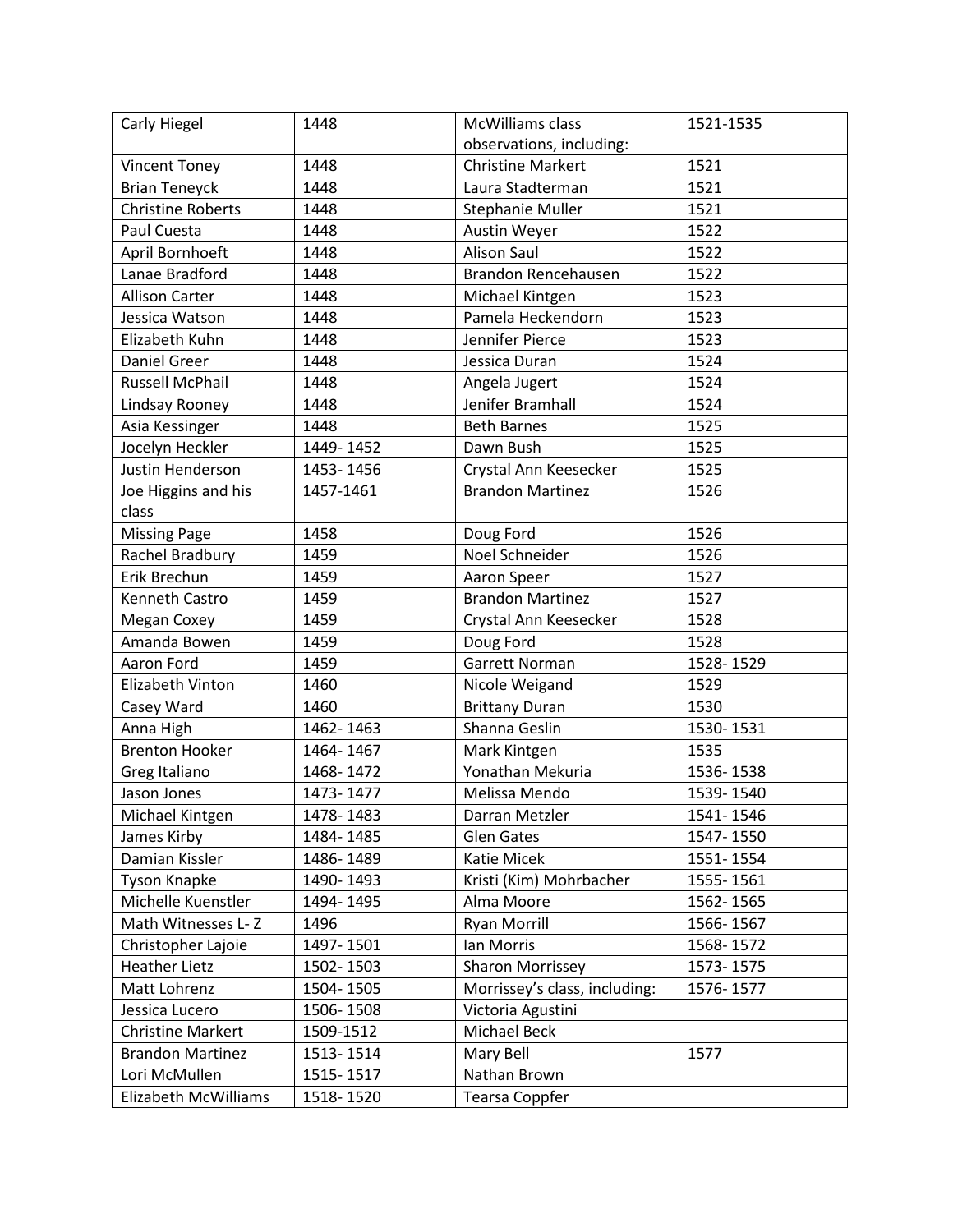| Ryan Fedel              |           | Victoria Abel               | 1682      |
|-------------------------|-----------|-----------------------------|-----------|
| Marla Foust             |           | Deric Darian                | 1682      |
| Jennifer Gagne          |           | Zachary Feiler              | 1682      |
| Ashley Hornbecker       |           | <b>Taran Fleming</b>        | 1682      |
| Zachary Miller          |           | Jacob Fuller                | 1682      |
| Kaylan O'Byrne          |           | <b>Lindsay Greer</b>        | 1682      |
| Christina Sagstetter    |           | Anna High                   | 1682      |
| Peter Tognetti          |           | Michelle Kuenstler          | 1682      |
| Lynn Tran               |           | Melissa Mendo               | 1682      |
| <b>Charise Walters</b>  |           | Dante Morroni               | 1682      |
| <b>Brandon Williams</b> |           | Jeremy Myles                | 1682      |
| Dante Morroni           | 1578-1579 | <b>Gregory Rund</b>         | 1682      |
| Elyssa Most             | 1580-1582 | Jacob Sharp                 | 1682      |
| Stephanie Muller        | 1583-1584 | <b>Brandi Helling</b>       | 1683-1684 |
| Alayna Muscolino        | 1585-1588 | Jessica Mallorey            | 1683-1684 |
| <b>Justin Naifeh</b>    | 1589-1591 | Mr. Tank's class list       | 1685      |
| Caleb Newberry          | 1592-1597 | <b>Nicholas Thomas</b>      | 1686-1687 |
| Jaimi Norden            | 1598-1601 | Joshua Trygstad             | 1688-1691 |
| Benjamin Oakley         | 1602-1603 | Nicholas Tunstead           | 1692-1693 |
| Kevin Olsen             | 1604-1607 | <b>Steven Turilli</b>       | 1694-1695 |
| Robin Ortiz             | 1608-1610 | Jonathan Ungerland          | 1696-1707 |
| Jessica Padilla         | 1611-1615 | Summary of Math I students, | 1708-1710 |
|                         |           | including                   |           |
| Jennifer Pierce         | 1616-1617 | Christine Szymanski         |           |
| Holly Pinkham           | 1618-1620 | <b>Christopher Myers</b>    |           |
| <b>Chanelle Plank</b>   | 1621-1623 | Elizabeth Carlston          |           |
| Nicole Rawson           | 1624-1625 | Elizabeth Marzoni           |           |
| Chris Reilly            | 1626-1629 | Jennifer Scott              |           |
| <b>Eric Reitze</b>      | 1630-1631 | Jessica Prach               |           |
| Brandon Rencehausen     | 1632-1633 | Katherine Williams          |           |
| Mark Richter            | 1634-1635 | Lauren Johnson              |           |
| Chad Roybal             | 1636-1640 | Lucas Johnson               |           |
| Alison Saul             | 1641-1642 | Nicholas Herrera            |           |
| Noel Schneider          | 1643-1644 | Sarah Agustini              |           |
| Scott Schulte           | 1645-1649 | Tyson Miklebost             |           |
| Lacey Shotts            | 1650-1653 | <b>Emily Barrell</b>        |           |
| Makiala Slater          | 1654-1656 | Jennifer Sumida             |           |
| Aaron Speer             | 1657-1658 | Michelle Vossbrink          |           |
| Laura Stadterman        | 1659-1660 | Ross Lambert                |           |
| Lisa Steepleton         | 1661-1666 | Crystal Love                |           |
| Jessica Stephens        | 1667-1670 | <b>Esther Spence</b>        |           |
| Samantha Stouffer       | 1671-1673 | Kerry Spence                |           |
| Lisa Strunk             | 1674-1675 | Katherine Vleck             | 1711-1714 |
| Jennifer Sumida         | 1676-1679 | Christopher Welsh           | 1715-1717 |
| Shawn Tank              | 1680-1682 | Austin Weyer                | 1718-1719 |
| Tank's class, including | 1682-1685 | Amanda Wiegand              | 1720-1722 |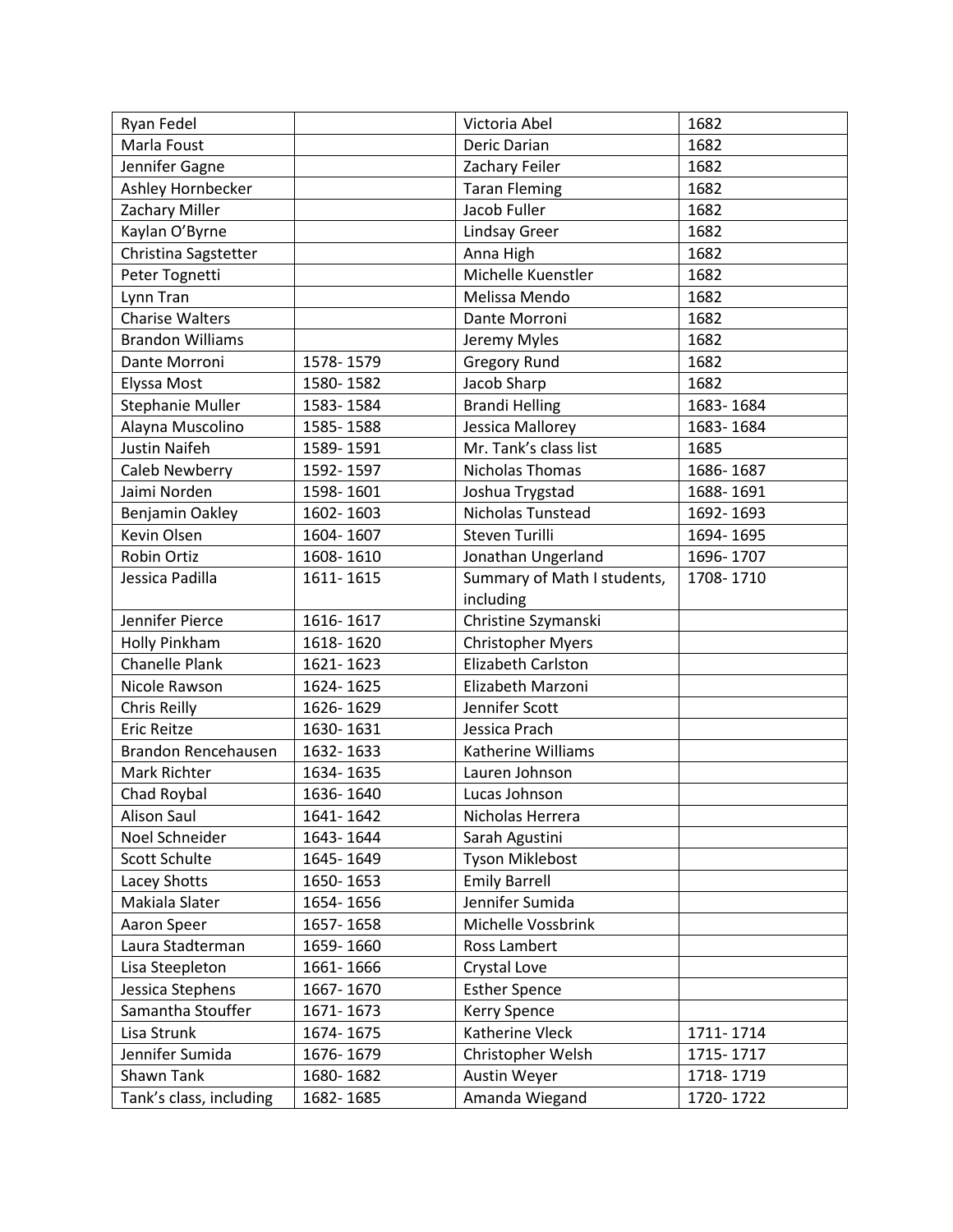| Alise Williamson         | 1723-1724 | Rachael Danford          | 1859-1861 |
|--------------------------|-----------|--------------------------|-----------|
| Phillip Wolfe (Carol)    | 1725-1726 | Gustavo D'Arthenay       | 1862-1868 |
| Russell Wolfe (Carol)    | 1727-1728 | Robert Dierken           | 1869-1872 |
| Nicholas Wolff           | 1729-1731 | <b>Adam Dressel</b>      | 1873-1876 |
| Zachary Ziccardi         | 1732-1734 | David Eagle              | 1877-1886 |
| Science Witnesses A-K    | 1735      | Kenny Elsner             | 1887-1888 |
| Angela Adams             | 1736-1738 | Jessica Evans            | 1889-1890 |
| Bryan Adams              | 1739-1741 | Sarah Fisicaro           | 1891-1893 |
| Paige Allison            | 1742-1744 | Seth Friedman            | 1894-1895 |
| Sarah Allison (Brian)    | 1745-1746 | <b>Bret Glassett</b>     | 1896-1897 |
| Sara Arbogast            | 1747-1748 | Nicholas Goodrich        | 1898-1900 |
| Sarah Arzola             | 1749-1751 | Jesse Gordon             | 1901-1902 |
| Alex Babiniec            | 1752-1756 | <b>Spencer Grange</b>    | 1903-1906 |
| Jason Baer               | 1757-1761 | Kyle Gummere             | 1907-1911 |
| Jeremy Baker             | 1762-1763 | Aaron Hancey             | 1912-1915 |
| Jonathan Ballard         | 1764-1768 | Paul Haney               | 1916-1917 |
| <b>Brittany Barry</b>    | 1769-1771 | Kami Held                | 1918-1920 |
| John Batchelder          | 1772-1773 | Kristi Held              | 1921-1922 |
| Melanie Bauer            | 1774-1777 | Peter Henderson          | 1923-1924 |
| Nick Baumgart            | 1778-1780 | <b>Courtney Herivel</b>  | 1925-1928 |
| John Baumgart            | 1781      | Jeffrey Hofer            | 1929-1934 |
| Lauren Beachem           | 1782-1786 | Sunnee Hoppe             | 1935-1937 |
| Christopher Behner       | 1787-1789 | Laura Hornbaker          | 1938-1939 |
| Jonathan Behunin         | 1790-1792 | Aubren Hummell           | 1940-1945 |
| Alysa Bernard            | 1793-1795 | Doug Johnson             | 1946-1954 |
| Michelle Berryman        | 1796-1797 | <b>Michael Rotole</b>    | 1954-1955 |
| Patrick Bingel           | 1798-1799 | Jonathan Ballard         | 1955-1956 |
| James Bisgard            | 1800-1802 | Elizabeth Mullen         | 1956-1957 |
| <b>Timothy Blatter</b>   | 1803-1804 | Christine Kane           | 1957-1958 |
| <b>Bradley Bollerud</b>  | 1805-1806 | Doug Johnson (duplicate) | 1959-1961 |
| Stephen Broden           | 1807-1809 | <b>Dustin Rissmiller</b> | 1961      |
| Kirsten Broman           | 1810-1811 | Sarah Wood               | 1961-1962 |
| Jennifer Bruce           | 1812-1815 | <b>Emily Settle</b>      | 1962      |
| Kelly Casperson          | 1816-1819 | Alysa Bernard            | 1962      |
| Jessica Cave (Kit        | 1820-1822 | Preston Jordan           | 1963-1966 |
| Harmon)                  |           |                          |           |
| <b>Tiffany Chamanzad</b> | 1823-1824 | Christine Kane           | 1967-1969 |
| <b>Tyler Chenoweth</b>   | 1825-1831 | Patrick Kane             | 1970-1974 |
| Patrick Clary            | 1832-1834 | Pamela Karakusis         | 1975-1981 |
| Jody Clouse              | 1835-1836 | Megan Kellogg            | 1982-1984 |
| Lexis Coffey-Berg        | 1837-1838 | Emily Killingsworth      | 1985-1987 |
| Sean Corkery             | 1839-1840 | Megan Kotter             | 1988-1989 |
| <b>Tara Cornelius</b>    | 1841-1843 | Deidra Kucera            | 1990-1997 |
| Lisa Cosgrove            | 1844-1845 | Science Witnesses L-Z    | 1998      |
| Douglas Craft            | 1846-1851 | Andrew Lagerborg         | 1999-2000 |
| Al Cram                  | 1852-1858 | Alison Lanthorn          | 2001-2003 |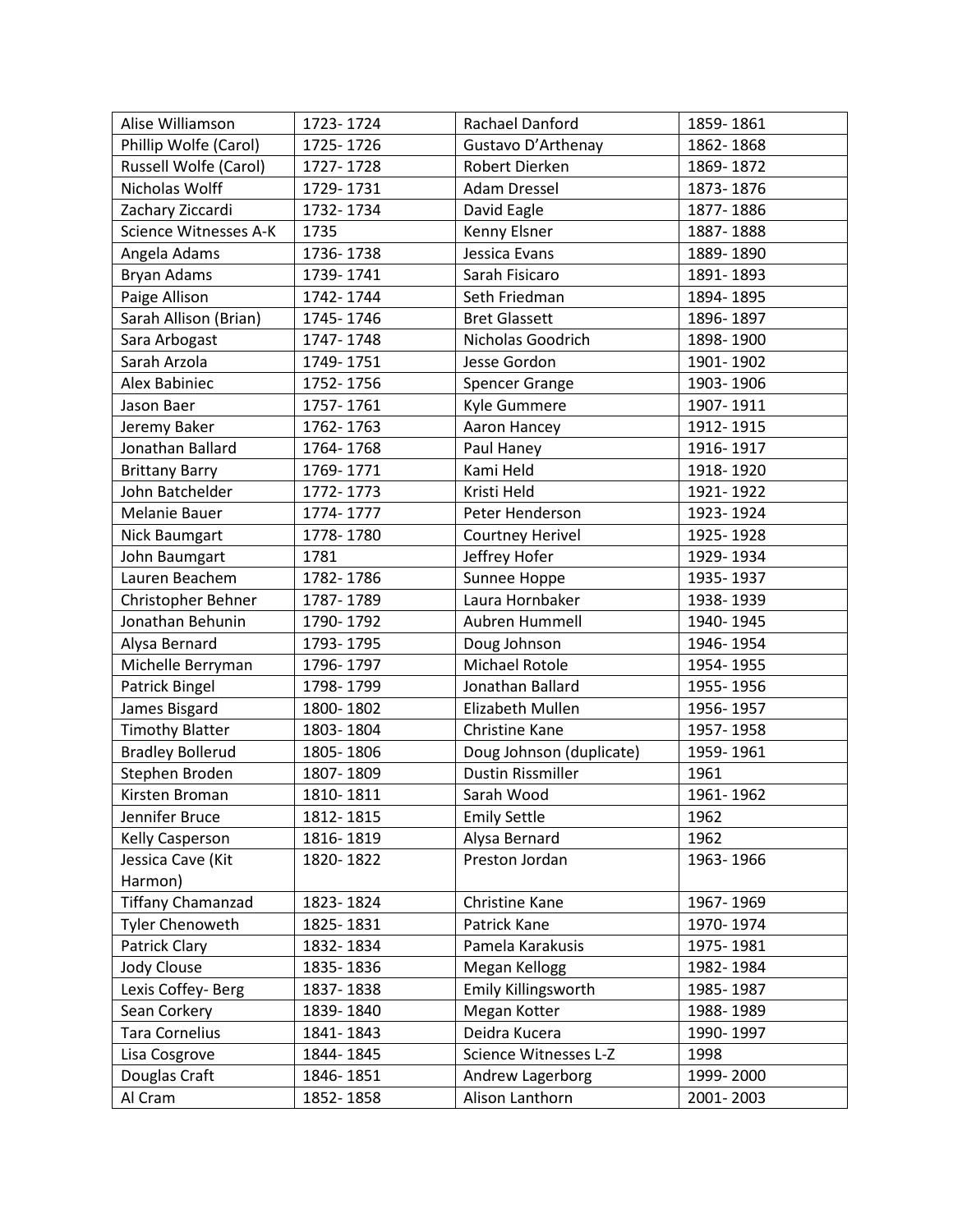| Elizabeth Lavely        | 2004-2007 | Janelle Hazlett               | 2073-2074 |
|-------------------------|-----------|-------------------------------|-----------|
| Ryan Lilly              | 2008-2009 | Lauren Scherlis               | 2073-2074 |
| Marjorie Lindholm       | 2010-2011 | Robin Clark (Lauren Scherlis) | 2074      |
| Jessica Lopatin         | 2012-2013 | Mr. Mosier's class, including | 2075-2076 |
| Nathan Lopatin          | 2014-2016 | Jillian Schneider             |           |
| Kimberly Lorenz         | 2017-2019 | Christa Romero                |           |
| Melissa Lorenz          | 2020-2023 | <b>Charles Whitesel</b>       |           |
| <b>Troy Manuello</b>    | 2024-2026 | Bethany Urban                 |           |
| Arturo Mar              | 2027-2031 | <b>Tara Cornelius</b>         |           |
| Stephanie Martin (Chris | 2032-2033 | Steven Cordova                |           |
| Mosier)                 |           |                               |           |
| Cori Martinez (Tony     | 2034-2035 | Sarah Lammers                 |           |
| Martinez)               |           |                               |           |
| Evan McClaugherty       | 2036-2039 | Nicole Appareti               |           |
| <b>Brice McConnell</b>  | 2040-2041 | Nicholas Bowlin               |           |
| Ashley (Lisa) McKenna   | 2042-2047 | Kelli Turner                  |           |
| <b>Travis Meason</b>    | 2048-2054 | Mary Shearer                  |           |
| <b>Suzanne Meyer</b>    | 2055-2058 | Sarah Olejniczak              | 2078-2081 |
| Daniel Mohrbacher       | 2059-2065 | <b>Christian Olsen</b>        | 2082-2084 |
| (Kathryn)               |           |                               |           |
| Mark Morroni            | 2066-2067 | <b>Eddie Olsen</b>            | 2085-2088 |
| Cheryl Mosier and her   | 2068-2070 | <b>Eric Parsons</b>           | 2089-2095 |
| class, including:       |           |                               |           |
| Carrie Austin           |           | <b>Christopher Partridge</b>  | 2096-2097 |
| Jessica Johnson         |           | <b>Katie Patrick</b>          | 2098-2100 |
| Joshua Cayler           |           | Frank Peterson                | 2101-2106 |
| Kathleen Crona          |           | Mr. Peterson's class,         | 2107-2108 |
|                         |           | including:                    |           |
| Kimberli Turner         |           | Michelle Berryman             |           |
| Nathan Grill            |           | <b>Jody Clouse</b>            |           |
| Ryan Bigley             |           | Lexis Coffey-Berg             |           |
| Sarah Spence            |           | Shannon Eberly                |           |
| Seth Techmanski         |           | Nicole Lopez                  |           |
| Shaya Lawrence          |           | <b>Scott Phipps</b>           |           |
| Justin Navarro          |           | Hannah Sheely                 |           |
| Kimberly Mathewson      |           | Jeffrey Williamson            |           |
| Kelly Keyes             |           | Kirsten Broman                |           |
| Meghan McKee            |           | Zachary Piercy                | 2109-2110 |
| Nicole Simpson          |           | <b>Melissa Pillow</b>         | 2111-2115 |
| Scott Greunke           |           | Melanie Poleschook            | 2116-2117 |
| Jacquelyn Baker         |           | Carrie Preziosi               | 2118-2122 |
| Kara Barnstable         |           | Elizabeth Ratay               | 2123-2127 |
| Michael Mallon          |           | Nicole Reilly                 | 2128-2129 |
| Nancy Steggal           |           | John Rioch (David Rioch)      | 2130-2132 |
| <b>Chris Mosier</b>     | 2071-2072 | Dustin Rissmiller             | 2133-2135 |
| <b>Timothy Lile</b>     | 2073      | Dominick Romano               | 2136-2137 |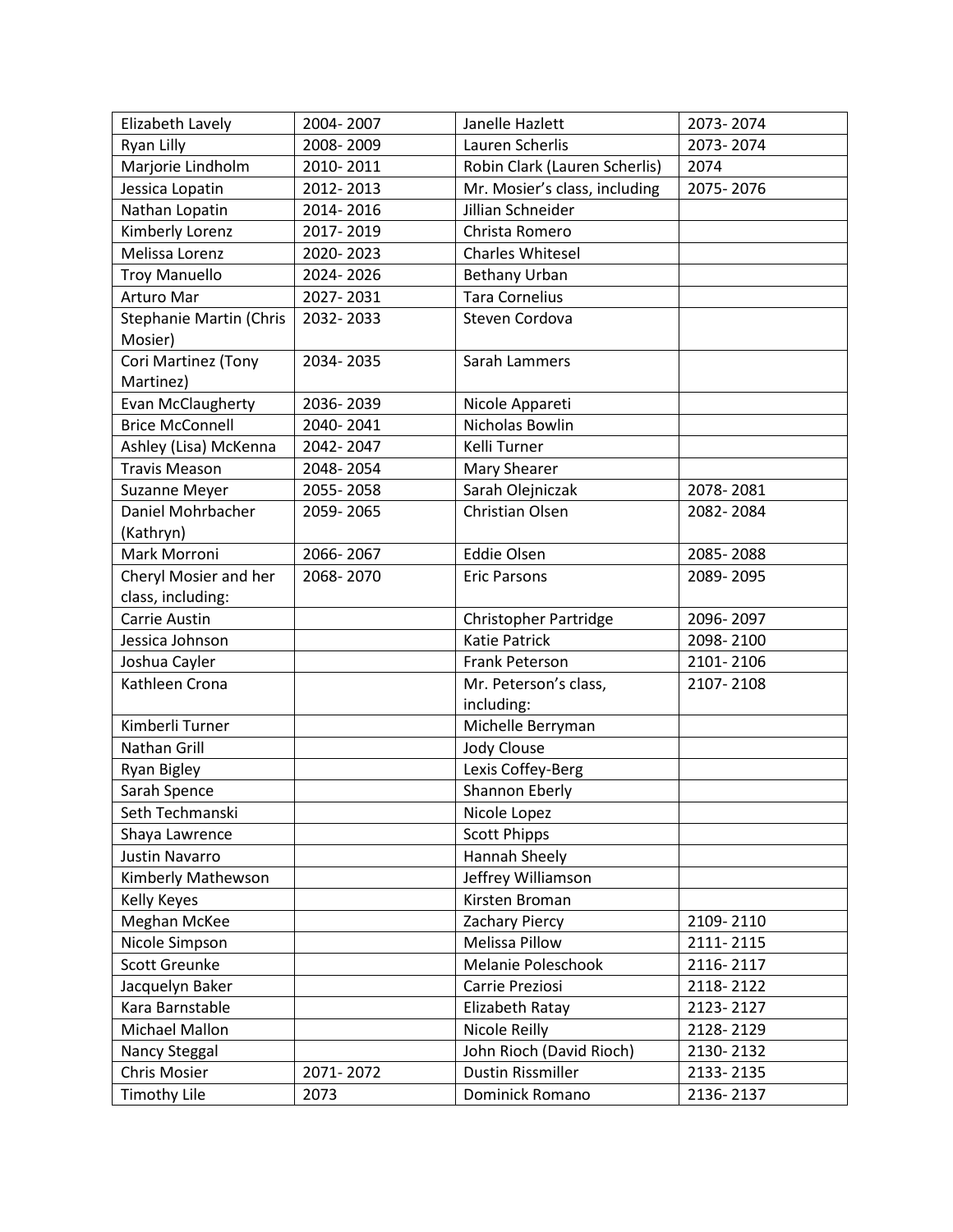| Michael Rotole           | 2138-2141 | Caprice Wyatt                 | 2267-2271 |
|--------------------------|-----------|-------------------------------|-----------|
| Jessica Rusch            | 2142-2145 | Cafeteria Witnesses A- Ca     | 2272      |
| Sean Ryan                | 2146-2148 | Daniel Abrams                 | 2273-2279 |
| Carrie Sabey             | 2149-2151 | Bryan Adam                    | 2280-2284 |
| Will Saggau (Anne)       | 2152-2154 | Nada Alami                    | 2285-2288 |
| Dorian Salazar           | 2155-2159 | Justin Alber                  | 2289-2291 |
| Jalene Sauter (Ronald)   | 2160-2161 | Peter Ball (parents- Adorney) | 2291      |
| Elizabeth Schneider      | 2162-2165 | Barbara Schneider             | 2291      |
| Christopher Schwab       | 2166-2168 | Sarah Lammers                 | 2291      |
| <b>Justin Scott</b>      | 2169-2170 | Sara Arbogast                 | 2291      |
| Ryan Selchert            | 2171-2174 | Jennifer Smull                | 2291-2292 |
| Hannah Sheely            | 2175-2176 | Justin Alber                  | 2293-2297 |
| <b>Brooke Skinner</b>    | 2177-2178 | Jerry Alber                   | 2298      |
| Dave Smith               | 2179-2181 | Justin Alber                  | 2299-2303 |
| Jennifer Smull           | 2182-2192 | Jennifer Allen                | 2304-2307 |
| Anne Sorenson            | 2193-2195 | Lorie Allen                   | 2306      |
| Kevin Starkey            | 2196-2199 | <b>Brooke Allison</b>         | 2308-2311 |
| <b>Ashley Steele</b>     | 2200-2202 | Semih Altinay                 | 2312-2314 |
| Lindsay Swanson          | 2203-2204 | Jami Amo                      | 2315-2317 |
| Amy Terry                | 2205-2209 | Julie Anderson                | 2318-2324 |
| Janelle Thibault         | 2210-2212 | Kim Anderson                  | 2325-2328 |
| Adam Thompson            | 2213-2215 | Sarah Anderson                | 2329-2332 |
| Jon Vandemark            | 2216-2217 | <b>Tyler Anderson</b>         | 2333-2338 |
| Chris Wisher             | 2217      | Paul Andrews                  | 2339-2345 |
| <b>Bree Pasquale</b>     | 2217-2218 | Nathan Anema                  | 2346-2360 |
| John Vandemark           | 2219      | Nicholas Antonio              | 2361-2362 |
| sketch                   |           |                               |           |
| Videotape receipt        | 2220      | Crystal Archuleta             | 2363-2370 |
| Jonathan Vandemark       | 2221-2223 | Anthony Arnold                | 2371-2377 |
| William Vandermeer       | 2224-2226 | Jessica Arzola                | 2378-2385 |
| Chris Walker             | 2227-2237 | Jarett Baer                   | 2386-2389 |
| Charles Waltman          | 2238-2240 | Natalie Baker                 | 2390-2395 |
| Erin Walton              | 2241-2248 | Kelsey Bane                   | 2396-2400 |
| Corrie Whitfield         | 2249-2250 | Mary Baribeau                 | 2401-2409 |
| <b>Richard Will</b>      | 2251-2252 | Michael Baribeau              | 2410-2415 |
| Genevieve Klermund       | 2253      | Alan Barker                   | 2416-2421 |
| Jacob Mathews            | 2253      | Diana Barker                  | 2422-2425 |
| Sarah Nielsen            | 2253-2254 | Jennifer Barnes               | 2426-2430 |
| Derek Pontius            | 2254      | Jeff Barrett                  | 2431-2435 |
| Justin Savoie            | 2254      | Jacob Bauer                   | 2436-2441 |
| <b>Trevor Vandermeer</b> | 2254-2255 | <b>Brian Bay</b>              | 2442-2445 |
| Jenny Moore              | 2255      | Mary Beck                     | 2446-2448 |
| <b>Beverly Williams</b>  | 2256-2259 | <b>Tyler Berch</b>            | 2449-2453 |
| Carly Witt (John Witt)   | 2260-2261 | Tina Bernacchi                | 2454-2460 |
| Justin Wood              | 2262-2263 | <b>Elyse Berrett</b>          | 2461-2464 |
| Sarah Wood               | 2263-2266 | Lauren Beyer                  | 2465-2468 |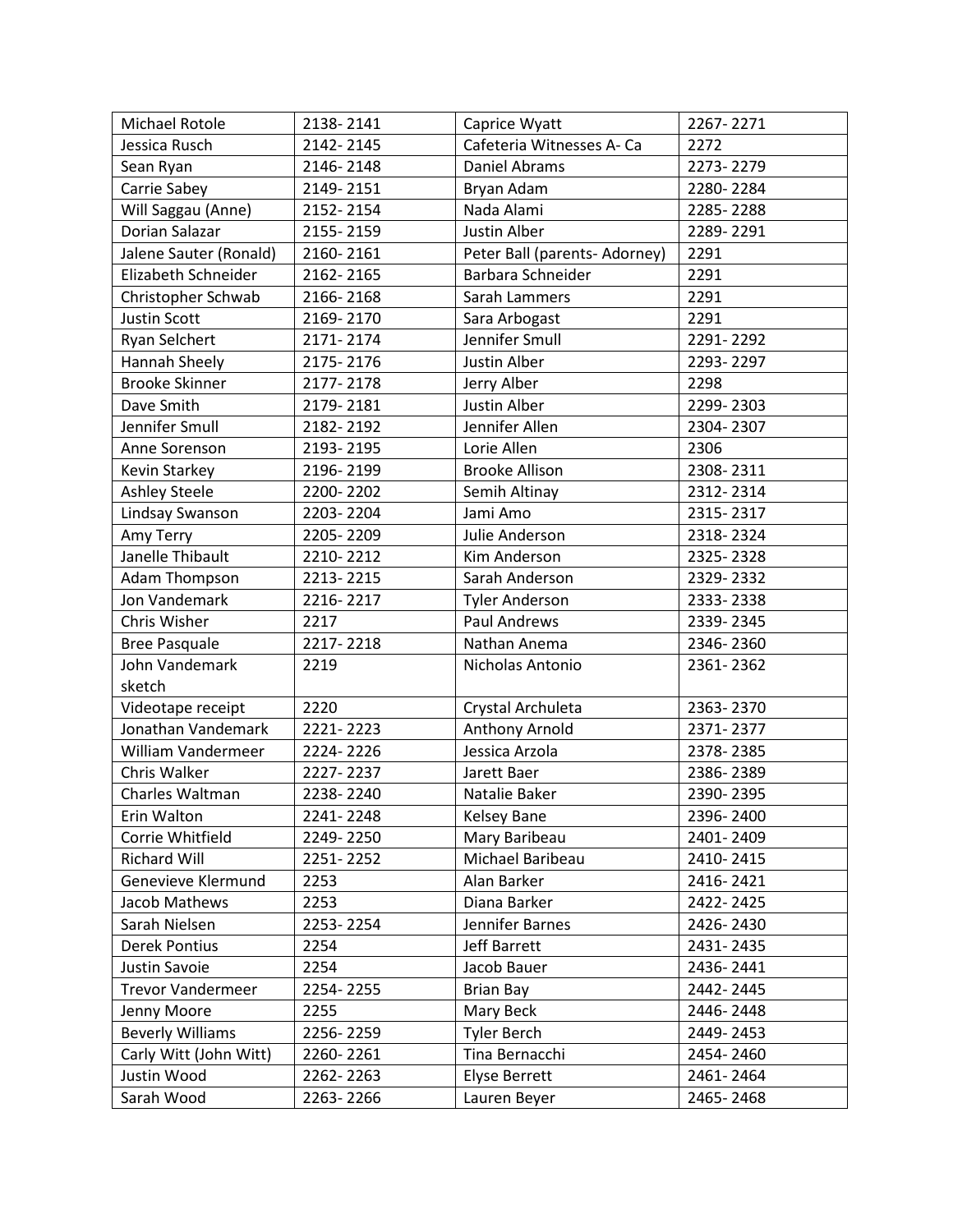| Laura Bickmore                | 2469-2473 | Burt Hodgson - dad to Jennifer | 2676      |
|-------------------------------|-----------|--------------------------------|-----------|
| Seth Biggi                    | 2474-2477 | Jonathan Caruso                | 2677-2681 |
| Kalynda Bingham               | 2478-2482 | Patrick Caruso                 | 2682-2688 |
| <b>Candace Birch-Sterling</b> | 2483-2488 | Sue Caruthers                  | 2689-2694 |
| <b>Lindsy Blair</b>           | 2489-2493 | Joshua Casey                   | 2695-2696 |
| <b>Estee Blatter</b>          | 2494-2498 | Devin Casteel                  | 2697-2701 |
| Lauren Bonin                  | 2499-2501 | Michelle Castro                | 2702-2706 |
| Quinn Boortz                  | 2502-2506 | <b>Gus Castro</b>              | 2706      |
| <b>Bradley Bootsma</b>        | 2507-2509 | Troya Castro                   | 2707-2708 |
| <b>Ryan Borus</b>             | 2510-2511 | Cafeteria Witnesses Ch-F       | 2709      |
| Nicole Boudreau               | 2512-2515 | Tina Chavez                    | 2710-2713 |
| Ali Boukhalfa                 | 2516-2517 | Ryan Chilleli                  | 2714-2717 |
| Jeremy Orban                  | 2518-2520 | <b>Thomas Clagett</b>          | 2718-2721 |
| <b>Braden Pesusich</b>        | 2520-2521 | Leigh Ann Clark                | 2722-2728 |
| Ali Boukhalfa                 | 2521-2522 | Zach Cobb                      | 2729-2734 |
| John Bright                   | 2523-2526 | William Cochran                | 2735-2738 |
| Joshua Brinkley               | 2527-2530 | Elsa Coffey-Berg               | 2739-2742 |
| Eric Kritzer                  | 2531-2533 | Diana Cohen                    | 2743-2748 |
| <b>Brandon Brookfield</b>     | 2534-2537 | Stephen Cohen                  | 2749-2753 |
| Aaron Brown                   | 2538-2539 | Jennifer Colby                 | 2754-2759 |
| Jessica Brown                 | 2540-2544 | Pauline Colby                  | 2757      |
| Kristin Brown                 | 2545-2548 | <b>Lindsay Conwell</b>         | 2760-2767 |
| Margot Brown                  | 2549-2552 | Barb Monseau/ Nancy Cook       | 2768-2770 |
| Sarah Brown                   | 2553-2559 | <b>Ryan Cowgill</b>            | 2771-2772 |
| Matt Bruce                    | 2560-2563 | <b>Justin Cozart</b>           | 2773-2778 |
| Jane Brug                     | 2564-2568 | Lindsay Crandall               | 2779-2781 |
| Julianne Brunaugh             | 2569-2576 | Lucas Crawley                  | 2782-2784 |
| Justin Bryant                 | 2577-2581 | Jon Curtis                     | 2785-2792 |
| Nick Buhrer                   | 2582-4586 | Candice Cushman                | 2793-2797 |
| John Bujaci                   | 2587-2592 | <b>Brittany Davies</b>         | 2798-2803 |
| Kelly Burgesser               | 2593-2599 | Ryan Deatherage                | 2804-2809 |
| Margaret Burns                | 2600-2603 | Sarah DeBoer                   | 2810-2815 |
| Joshua Buschmann              | 2604-2609 | Kimbery Dehart                 | 2816-2818 |
| Sarah Cain                    | 2610-2614 | Carmen Deihl                   | 2819-2824 |
| Jennifer Camacho              | 2615-2622 | Matthew Depew                  | 2825-2828 |
| Mary Campbell                 | 2623-2634 | John Lietz                     | 2829-2831 |
| Peter Capra                   | 2635-2641 | <b>Matthew Depew</b>           | 2832-2839 |
| Kristin Cardwell              | 2642-2649 | John Lietz                     | 2840-2841 |
| <b>Scott Carlin</b>           | 2650-2654 | Lauren Derbyshire              | 2842-2848 |
| Chris Carlstedt               | 2655-2660 | Dominic Desaverio              | 2849-2852 |
| Kathrine Carlston             | 2661-2668 | Susan Dewlaney                 | 2853-2861 |
| Jacqueline Carroll            | 2669-2672 | Ricardo Diaz                   | 2862-2864 |
| Anthony Caruso (dad           | 2673-2674 | Amber Dickson                  | 2865-2869 |
| to Jerome, Jon, Justin)       |           |                                |           |
| Anthony Caruso                | 2675-2676 | <b>Heather Dinkel</b>          | 2870-2875 |
| (student)                     |           |                                |           |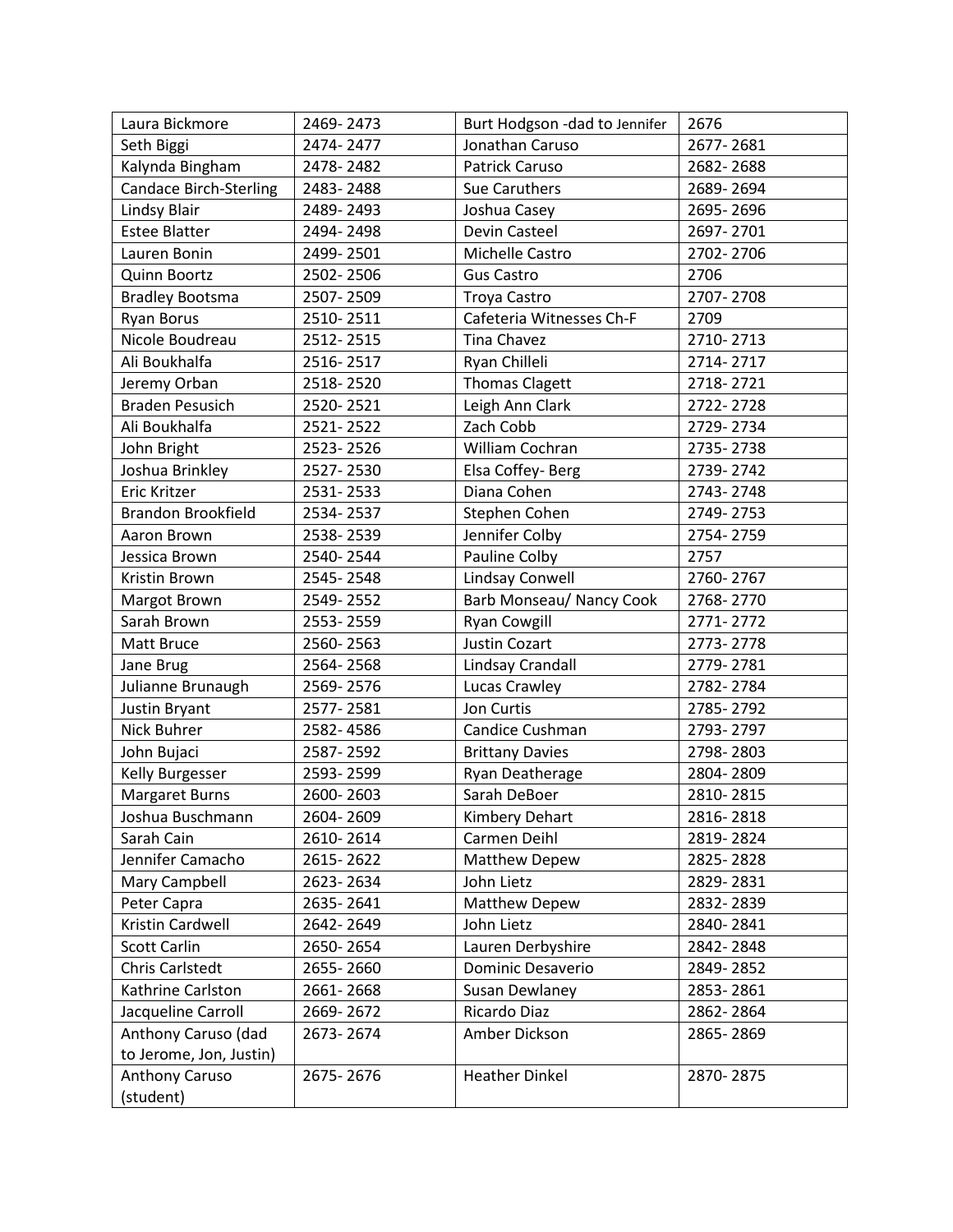| Sarah Dodrill             | 2876-2878 | Kristin Garramonte          | 3100-3102 |
|---------------------------|-----------|-----------------------------|-----------|
| Chris Donnelly            | 2879-2885 | <b>Tyrone Garrett</b>       | 3103-3104 |
| Keni Dooley               | 2886-2890 | Melynda Bae Gattoni         | 3105-3116 |
| Kimberly Dottenwhy        | 2891-2894 | Araceli Gaucin              | 3117      |
| Mark Doucette             | 2895-2896 | Jonathan Vandemark          | 3118      |
| <b>Lindsey Dowling</b>    | 2897-2899 | Adam Kyler                  | 3118      |
| Steven Dreaden            | 2900-2906 | Linda Holloway of CBI       | 3119      |
| Seth Dubois               | 2907-2915 | Araceli Gaucin              | 3120-3125 |
| <b>Stephanie Duffy</b>    | 2916-2924 | Katherine Gerum             | 3126-3129 |
| Nichele Dunn              | 2925-2929 | Jessica Guerts              | 3130-3135 |
| Kevin Elsmore             | 2930-2933 | <b>Britney Gillette</b>     | 3136-3140 |
| Andrea Elsner             | 2934-2937 | Sarah Gillings              | 3141-3146 |
| Elisha Encinias           | 2938-2947 | Alexandra Goldberg          | 3147-3148 |
| Crystal Enney             | 2948-2951 | Daniel Gonzalez             | 3149-3152 |
| Rachel Erbert             | 2952-2957 | Rebecca Goodwin             | 3153-3156 |
| Jaime Ericson             | 2958-2959 | <b>Dustin Gorton</b>        | 3157-3161 |
| Amy Evans                 | 2960-2965 | <b>Bryan Grande</b>         | 3162-3166 |
| Ryan Ezzie                | 2966-2969 | Candace Grande              | 3167-3171 |
| Jennifer Faller           | 2970-2973 | Daniel Grange               | 3172-3175 |
| Nathan Fansler            | 2974-2977 | Sam Granillo                | 3176-3183 |
| Laura Farber              | 2978-2981 | Carrie Green                | 3184-3188 |
| Eliza Fernand             | 2982-2986 | Laura Green                 | 3189-3192 |
| Sara Filipiak             | 2987-2991 | <b>Richard Green</b>        | 3193-3198 |
| <b>Charles Fisher</b>     | 2992-2993 | Jason Greer                 | 3199-3201 |
| Erin Fitzgerald           | 2994-2998 | Veronica Griffith           | 3202-3210 |
| Kent Foncannon            | 2999-3003 | Melissa Sowder's mother     | 3210      |
| Lisa Forgan               | 3004      | Vennessa Grimes             | 3211-3213 |
| Sandra Inman              | 3005      | <b>Emily Hackett</b>        | 3214-3218 |
| Lisa Forgan               | 3006-3018 | Joshua Halder               | 3219-3224 |
| <b>Bartholomew Foster</b> | 3019-3021 | Ian Hales                   | 3225-3227 |
| Mona Kail                 | 3022      | Luke Hanifen                | 3229-3230 |
| Mary Webb                 | 3022      | William Hanifen             | 3228-3231 |
| <b>Bartholomew Foster</b> | 3023-3025 | Krista Hanley               | 3232-3237 |
| Mike Foster               | 3026-3029 | Jillian Hart                | 3238-3241 |
| Kelcy Fowler              | 3030-3032 | Justin Hart                 | 3242-3244 |
| Paul Freeman              | 3033-3035 | Anthony Hassman             | 3245-3250 |
| Jessica Friedman          | 3036-3039 | Ryan Hasten                 | 3251-3254 |
| Robert (Matt) Friend      | 3040-3046 | Joel Hatfield               | 3255-3262 |
| Jonathan Fries            | 3047-3056 | David Haulman               | 3263-3265 |
| Kathy Frommer             | 3057-3065 | Samantha Haviland           | 3266-3271 |
| <b>Brian Fuselier</b>     | 3066-3079 | Kyle Hayes                  | 3272-3285 |
| Cafet. Witnesses G-K      | 3080      | Candace Haywood             | 3286-3291 |
| Michael Gagne             | 3081-3084 | Ashleigh Heesch             | 3292-3294 |
| Jay Gallentine            | 3085-3091 | Laverne Helm                | 3295-3298 |
| <b>Tyler Gamble</b>       | 3092-3095 | Jacob Hemelstrand           | 3299-3302 |
| Greg Garcia               | 3096-3099 | Sheryl Coalman- Jacob's mom | 3302-3303 |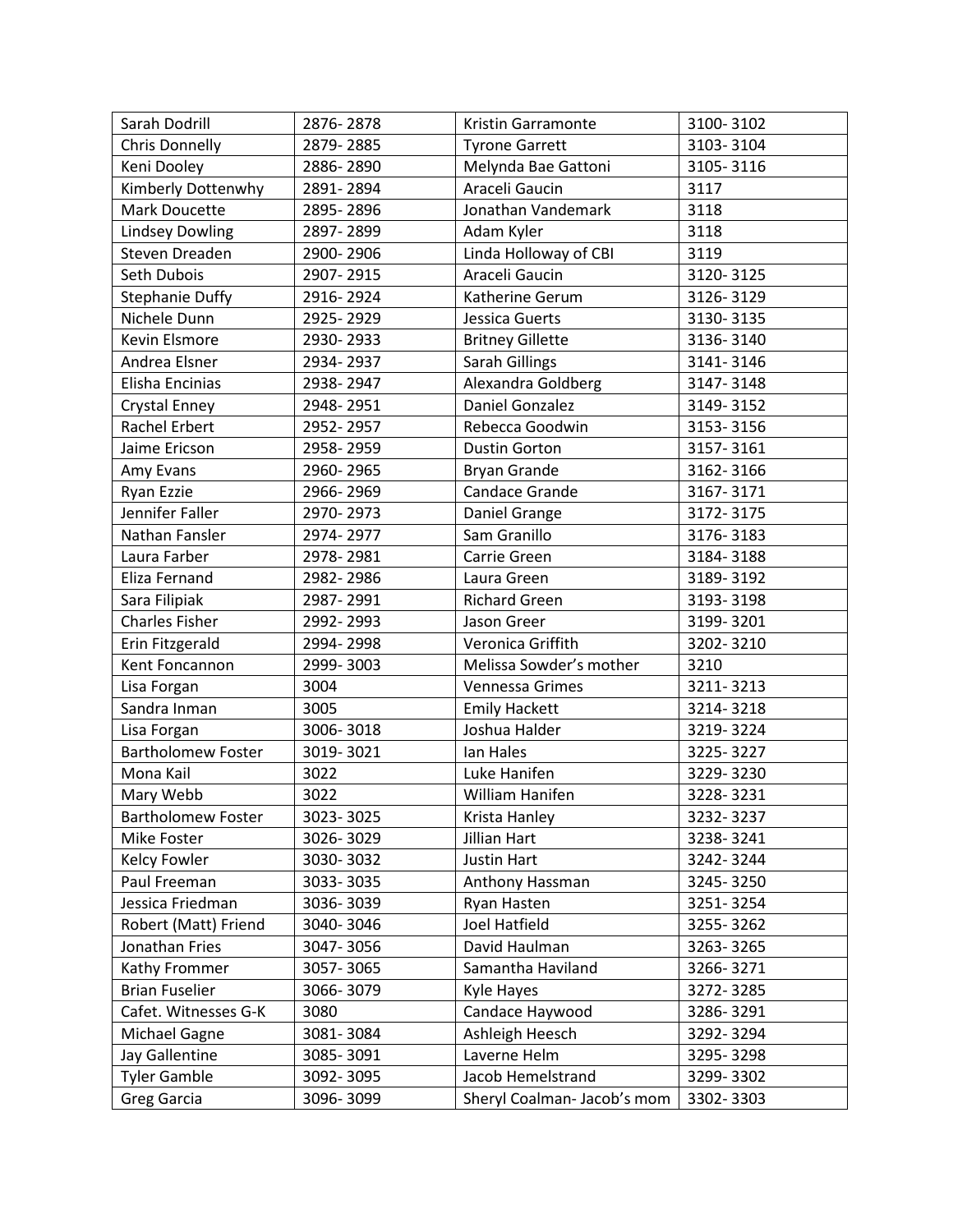| Jacob Hemelstrand       | 3304      | Daniel Lab               | 3494-3498 |
|-------------------------|-----------|--------------------------|-----------|
| <b>Russell Hencke</b>   | 3305-3306 | Michael Langhenry        | 3499-3500 |
| Jason Hensley           | 3307-3310 | Carolyn Lanning          | 3501-3502 |
| Brianna Hernandez       | 3311-3315 | Eric Larson              | 3503-3507 |
| Matthew Hill            | 3316-3321 | Stephanie Larson         | 3508-3512 |
| <b>Travis Hill</b>      | 3322-3326 | Andrea Launer            | 3513-3517 |
| Sharon Hill-Travis'     | 3326      | Michael Lavan            | 3518-3522 |
| mom                     |           |                          |           |
| <b>Travis Hill</b>      | 3327-3331 | Nicole Lawson            | 3523-3529 |
| Erin Hoffman            | 3332-3335 | <b>Terry Lawson</b>      | 3530-3532 |
| Dusty Hoffschneider     | 3336-3340 | Martin Layton            | 3533-3539 |
| Lacey Hohn              | 3341-3346 | Michael Leary            | 3540-3546 |
| Malynda Hollingsworth   | 3347-3350 | Stephanie Lebsack        | 3547-3551 |
| Sarah Holton            | 3351-3354 | Shaun Lee                | 3552-3557 |
| Sean Hooker             | 3355-3356 | Patrick Leiker           | 3558-3562 |
| Michelle Huff           | 3357-3360 | Sue Liane cover page     | 3563      |
| Patrick Hume            | 3361-3364 | Barb Monseau/ Nancy Cook | 3564-3565 |
| Michael Huntington      | 3365-3369 | Sue Liane                | 3566-3568 |
| Casey Jackman           | 3370-3373 | <b>William Little</b>    | 3569-3572 |
| Nicole Janda            | 3374-3378 | David Lockwood           | 3573-3575 |
| Shelly Jenkins          | 3379-3383 | Cheryl Lucas             | 3576-3578 |
| Jared Jensen            | 3384-3387 | Christopher Lucas        | 3579-3585 |
| Ben Johnson             | 3388-3392 | Erin Lucero              | 3586-3590 |
| <b>Travis Jones</b>     | 3393-3394 | Naomi Lucero             | 3591-3595 |
| Katherine Jorgensen     | 3395-3399 | Brianna Lumley           | 3596-3597 |
| Valerie Jugert          | 3400-3402 | Nicole Lunetta           | 3598-3599 |
| <b>Jill Kamens</b>      | 3403-3406 | Marni MacLennan          | 3600-3604 |
| Leigh Kamens            | 3407-3411 | Liza Madden              | 3605-3608 |
| Lindsey Kastanek        | 3412-3414 | Jesse Maddox             | 3609-3612 |
| Tim Kastle              | 3415-3422 | Alicia Maes              | 3613-3619 |
| Matthew Katzenmeier     | 3423-3425 | Cyrus Jacob "Jake" Maes  | 3620-3624 |
| Michael Kellogg         | 3426-3430 | <b>Brian Majcen</b>      | 3625-3627 |
| Ann Marie Kelly         | 3431-3435 | Matthew Majcen           | 3627-3629 |
| Judith Kelly            | 3436-3442 | <b>Brian Majcen</b>      | 3630-3631 |
| Lara Kenney             | 3443-3445 | Matthew Majcen           | 3631-3632 |
| Jamie Kettlewell        | 3446-3449 | Brandi Malonson          | 3633-3636 |
| Carder Kingsbury        | 3450-3453 | Fake Harris AOL Profile  | 3637      |
| Michael Kish            | 3454-3457 | Brandi Malonson          | 3638-3639 |
| Jamie Klement           | 3458-3461 | Valeria Mar              | 3640      |
| <b>Brandy Klingbeil</b> | 3462-3467 | Arturo Mar               | 3641      |
| Lacy Koch               | 3468-3473 | Valeria Mar              | 3641-3644 |
| <b>Brett Kostalnick</b> | 3474-3480 | Joey Marcotte            | 3645-3647 |
| Eric Kritzer            | 3481-3486 | Karissa Marcum           | 3648-3651 |
| Elizabeth Kwerneland    | 3487-3492 | Letisha Marcum           | 3652-3655 |
| Cafeteria Witnesses L-  | 3493      | Christopher Markham      | 3656-3659 |
| M                       |           |                          |           |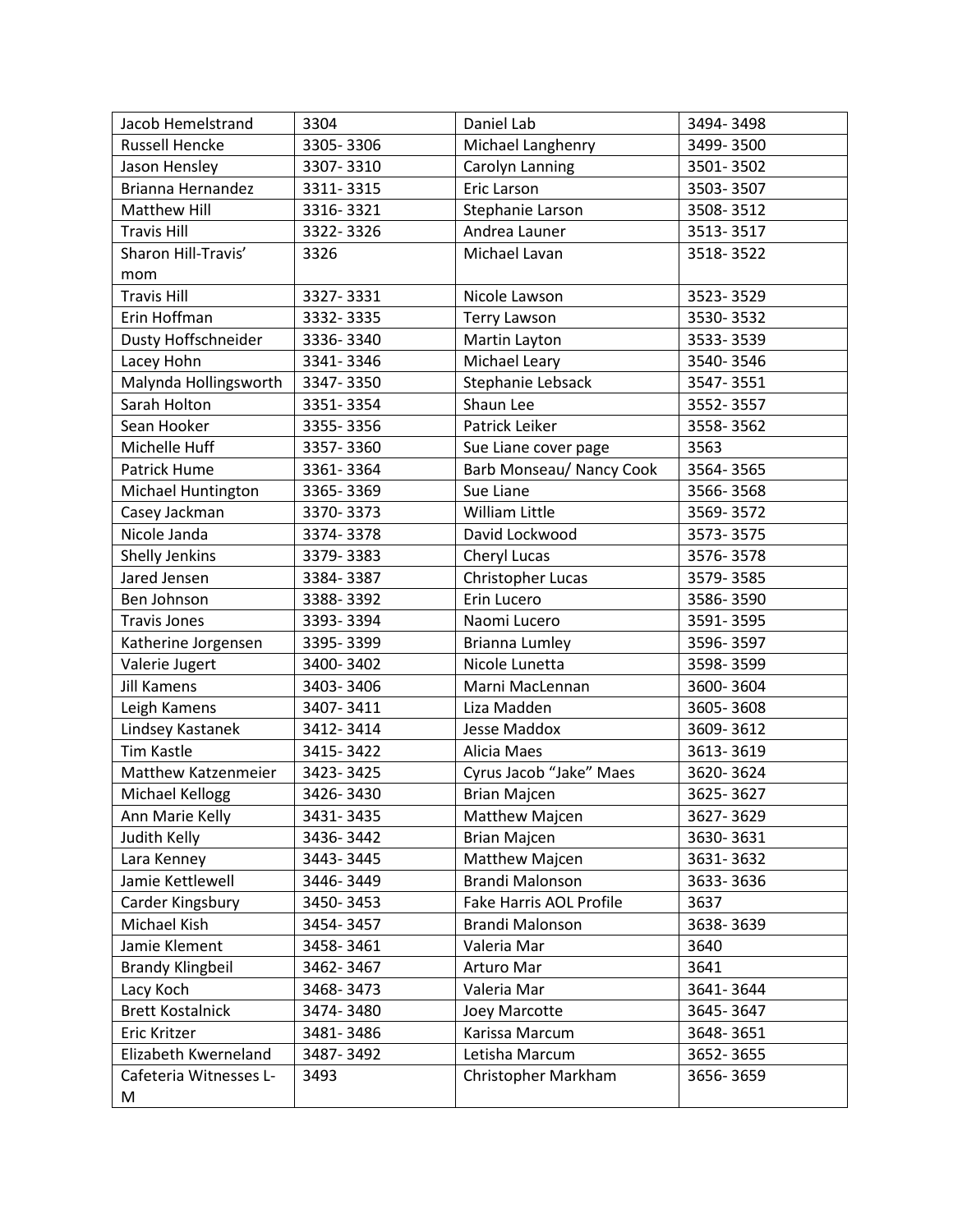| Michelle Markert          | 3660-3665 | <b>Shelby Myers</b>       | 3861-3865 |
|---------------------------|-----------|---------------------------|-----------|
| Chandra Marshall          | 3666-3669 | Cafeteria Witnesses N-R   | 3866      |
| Jean Martin               | 3670-3673 | Keith Nackerud            | 3867-3871 |
| Jen Martin (parents)      | 3674      | Jennifer Naifeh           | 3872-3876 |
| <b>Stephanie Martin</b>   | 3674      | Michael Naifeh            | 3877-3883 |
| (parents)                 |           |                           |           |
| Jean Martin               | 3675-3677 | Julie Naslund             | 3884-3888 |
| <b>Chris Masias</b>       | 3678-3682 | Marlene Nederman          | 3889-3893 |
| <b>Robert Massie</b>      | 3683-3690 | Angela Nelson             | 3894-3898 |
| John (Tim) Matteson       | 3691-3695 | <b>Timothy Nep</b>        | 3899-3904 |
| Alexis Mazula             | 3696-3701 | Amanda Nicholls           | 3905-3910 |
| <b>Brandon McCaslin</b>   | 3702-3703 | Karen Nielsen             | 3911-3918 |
| <b>Erica McClaugherty</b> | 3704-3708 | Elizabeth Nolan           | 3919-3922 |
| Andrew McCuskey           | 3709-3714 | Jeff Noll                 | 3923-3926 |
| Julie McGinley            | 3715-3719 | Kathy Noll                | 3926      |
| Jonathan McMaster         | 3720-3726 | Jeff Noll                 | 3927      |
| Kristen Schoenhoff        | 3727      | Justin Norman             | 3928-3932 |
| <b>Austin Mears</b>       | 3728-3732 | Sean Nossaman             | 3933-3938 |
| James Medaugh             | 3733-3737 | Info from Barbara Monseau | 3939-3942 |
| <b>Christine Medina</b>   | 3738-3742 | Veronica Nuncio           | 3943-3945 |
| David Mesch               | 3743-3747 | Tasha Nygard              | 3946-3950 |
| Kyle Mickelson            | 3748-3752 | Keira O'Dell              | 3951-3958 |
| Joe Millazzo              | 3753-3756 | Matt Oliver               | 3959-3964 |
| Marc Tieri                | 3757      | Tasha Olson               | 3965-3970 |
| <b>Brad Miller</b>        | 3758-3761 | Jeremy Orban              | 3971-3974 |
| Dorian Salazar            | 3761      | <b>Braden Pesusich</b>    | 3974-3975 |
| <b>Brad Miller</b>        | 3762-3764 | Ali Boukhalfa             | 3975-3979 |
| # skipped                 | 3765      | Alisa Owen                | 3980-3987 |
| <b>Brad Miller</b>        | 3766-3767 | Nathaniel Owen            | 3988-3995 |
| <b>Elaine Miller</b>      | 3768-3772 | Jonathan Owens            | 3996-3999 |
| <b>Tim Miller</b>         | 3773-3776 | Victoria Owens            | 4000-     |
| <b>Brianna Milne</b>      | 3777-3780 |                           |           |
| Jeff Morroni              | 3781-3784 |                           |           |
| Kylee Morton              | 3785-3792 |                           |           |
| Lauren Moulton            | 3793-3798 |                           |           |
| Dawn Muirhead             | 3799-3803 |                           |           |
| <b>Timothy Mulcahy</b>    | 3804-3808 |                           |           |
| Jeremy Mullen             | 3809-3813 |                           |           |
| Megan Mulvany             | 3814-3817 |                           |           |
| Jamie Munkeby             | 3818-3822 |                           |           |
| Jennifer Munson           | 3823-3826 |                           |           |
| Leiha Murphy              | 3827-3840 |                           |           |
| Dannette Muselman         | 3841-3844 |                           |           |
| Trisia Mutschler          | 3845-3847 |                           |           |
| Samantha Myers            | 3848-3854 |                           |           |
| <b>Shannon Myers</b>      | 3855-3860 |                           |           |